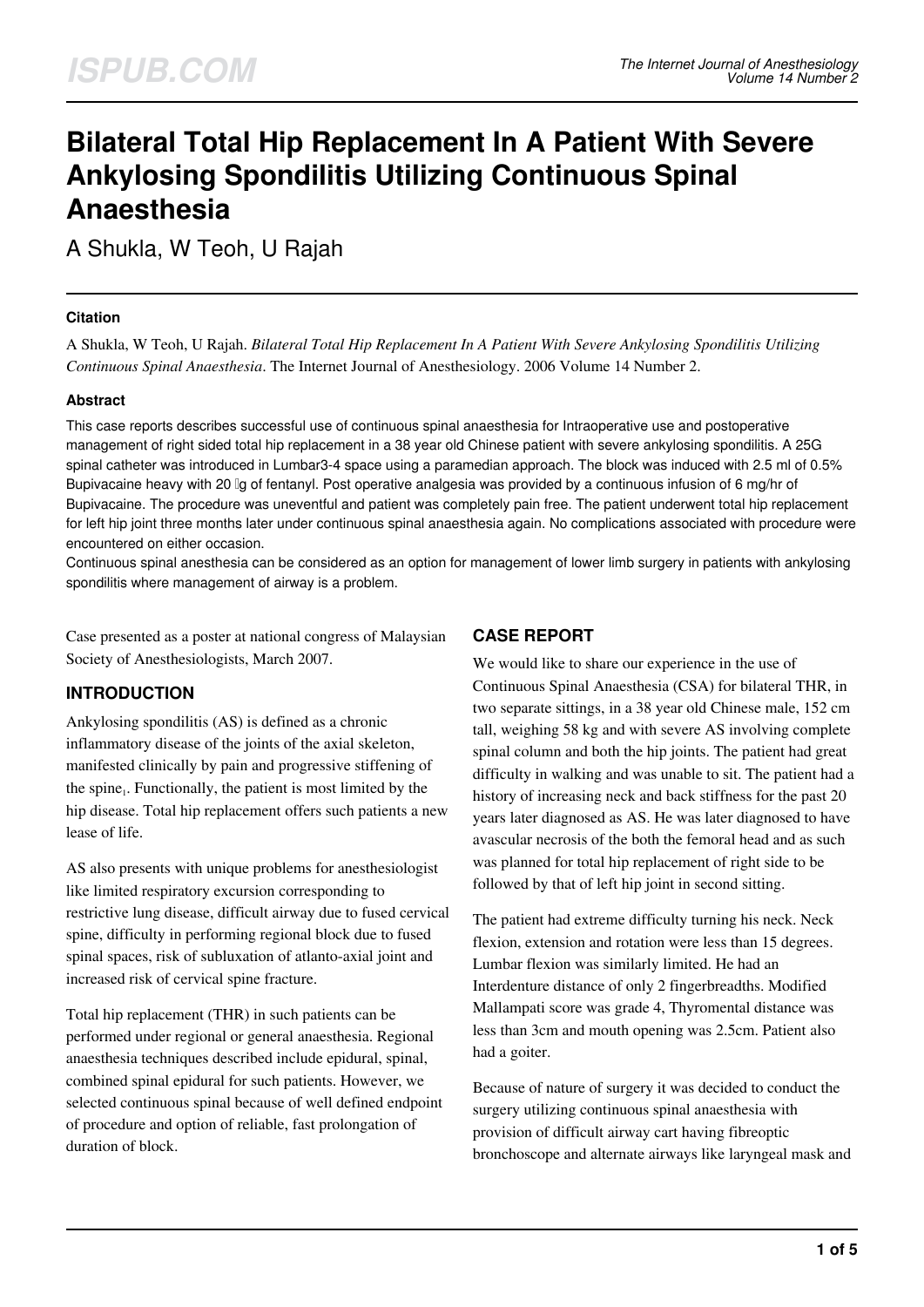airway management device kept ready in case of need of assisted ventilation.

Spinal anaesthesia was induced in induction room with patient in left lateral position and under monitoring of ECG lead II, SpO2 and NIBP. Patients back was prepared and draped. A skin wheal was raised with 2% Lignocaine at L3-4 space 2 cm left to midline. A 21 G spinal needle ( Pencil point Sproette needle 21G, 25G spinal catheter with single end hole 90cm, Intralong set, Pajunk, Germany) needle was then introduced with a slight cephalad and medial direction attempting to enter intervertebral foramen between L3-4. The subarachnoid space was located about 6 cm form skin, a 25G single hole spinal catheter was then introduced to a depth of 3 cm in subarachnoid space and secured to skin.

The patient was then turned supine and spinal anaesthesia was induced by introducing 2.5ml of 0.5% heavy Bupivacaine (Astra Zeneca Australia) and 20mcg of Fentanyl through the spinal catheter. Five minutes later the level of sensory analgesia was confirmed to be at T6. Patient had an episode of hypotension (BP 84/48 mm of Hg) 5 minutes after inducing block which could be managed with fluid challenge and 6mg bolus of iv Ephedrine. The patient was kept supine for 20 minutes and level of sensory block was rechecked (T6). The patient was then positioned for surgery and surgery was allowed to proceed.

After about 150 min after initiation of block patient experienced some discomfort at operative site. The block was augmented with 0.6ml of 0.5% plain Bupivacaine. Patient required one more dose of 6mg of iv Ephedrine intraoperatively for another episode of hypotension.

Patient also received IV Pethidine 30mg (for shivering), IV Cefuroxime 3g in 2 equally divided doses, and IV Metoclopramide 10mg. He was also provided 3liters of IV fluids both crystalloid as well as colloids.

Intraoperatively patient was comfortable and vital parameters could be maintained without much problem. The surgery lasted for four hours and estimated blood loss was 600 ml.

He was transferred to the ICU postoperatively for close observation and continuation of CSA.

In the postoperative period analgesia was provided with a continuous infusion of Bupivacaine at 0.6mg/hr (4 ml of 0.5% Bupivacaine diluted with 16 ml of normal saline,

infused intrathecal @ 0.6nl/hr) for 30 hrs. Pain score ranged from 0 to 1 (VRS scale of 0-3) at rest, indicating no or minimal pain. Ramsay's sedation score was 0. The patient was able to move the toes and ankle on operated site indicating absence of motor block. The patient had stable hemodynamics in the postoperative period and did not require any vasopressor support. Patient was orally allowed two hours later. The same night was also started on tab. Celecoxib 400mg stat and 200mg once daily. After 30 hrs of completion of surgery the catheter was withdrawn. There were no complaints of headache, nausea and vomiting, pruritis.

He was discharged ambulating well 6 days post operatively. The patient came back for left THR after 3 months which again was conducted under CSA in similar manner. The perioperative course was uneventful this time as well.

## **DISCUSSION**

With increased awareness of the disease, more patients have been diagnosed as having  $AS<sub>2</sub>$ . The Diagnosis is made clinically according to a set criteria $_2$ . A small proportion of these patients may develop complete spinal ankylosis with or without extra articular complications $_3$ .

Identifying a patient such as this is important as the disease is associated with systemic complications affecting respiratory, cardiovascular, neurological systems and amyloidosis, irits and those associated with treatment of condition.<sup>4</sup> These complications may influence the perioperative management of patient

The fixity of spinal column renders airway management in patients with severe AS biggest anaesthetic challenge 4. We already know that difficulty in managing the airway is the single most important cause of anaesthetic morbidity and mortality<sub>5</sub>. Hence anaesthetic technique available and their complications need to be discussed thoroughly with the patient before hand.

Regional anaesthesia techniques available for THR include spinal, epidural, caudal, combined spinal epidural, continuous lumbar plexus block etc. Various general and regional anaesthesia techniques have been used for THR in patients with AS. However, an extensive search of database failed to reveal the use of CSA for THR in patient with AS.

We chose CSA over GA because the patient stays awake and able to maintain his own airway. However, to meet the eventuality of control of airway in case the eventuality arose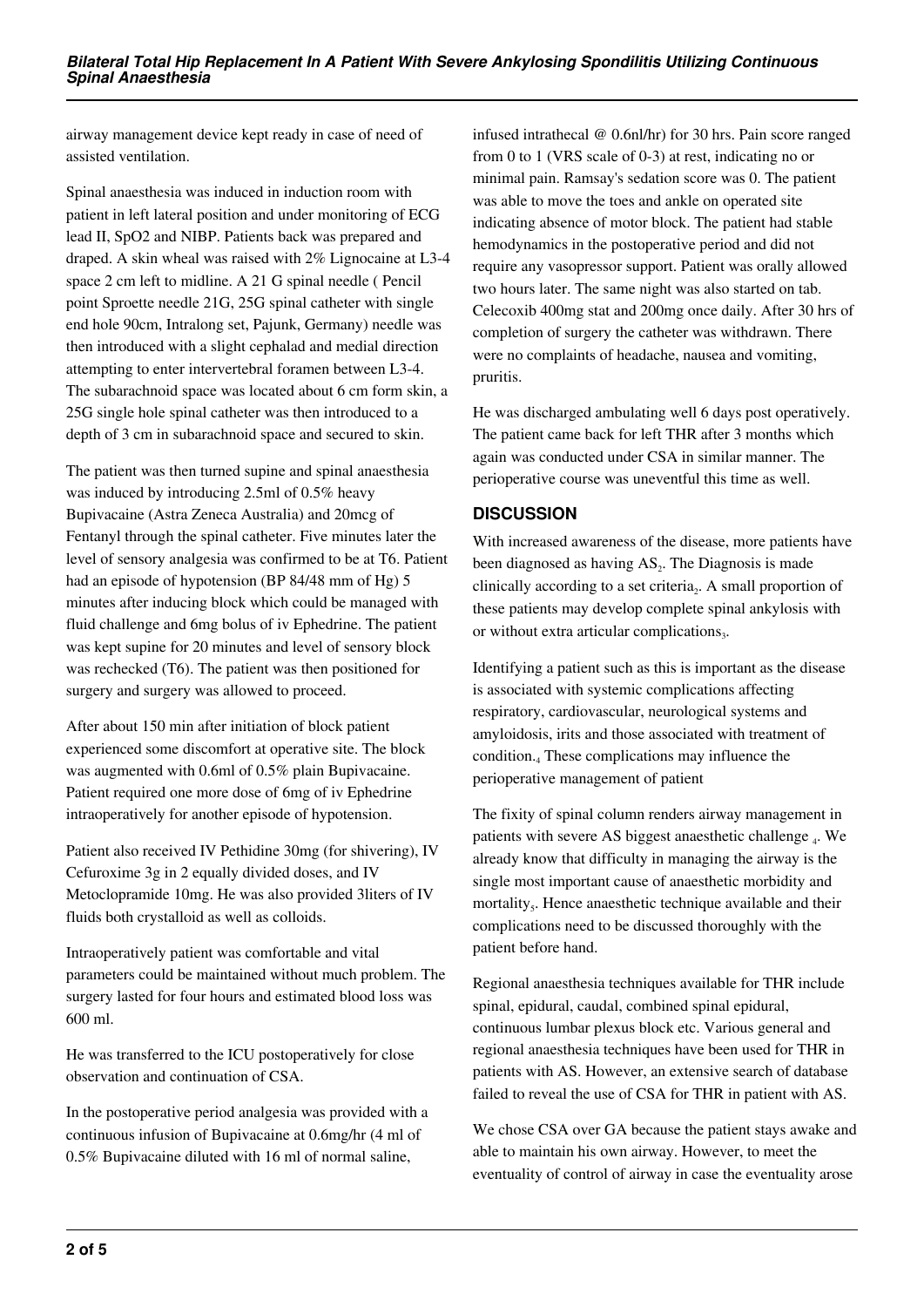a cart for difficult intubation was arranged including McCoy blade, fibreoptic laryngoscope, LMA and airway management device  $_{6,7}$ 

CSA was selected over other available options because of the advantages over other regional anesthesia techniques. In relation to CEA, caudal and CSE, CSA is associated with the simplicity of technique, higher reliability, faster onset of surgical anaesthesia and a definite end point of the procedure with CSF coming out from SA space as compared with epidural anaesthesia. Further, compared to epidural analgesia, spinal anaesthesia ensures better analgesia and results in more satisfied patients after hip replacement (92% vs 71% satisfaction) $_{8}$ .

CSA has the advantage that the level of block can be incrementally adjusted to level required thus avoiding relatively larger doses used with single shot technique without the risk of failure. Further the lower doses used also result in lesser incidences of hypotension and more cardiovascular stability  $_{9,10}$ .

The lower doses used with spinal anaesthesia makes it safer as compared to epidural in respect of drug side effects related to overdose. Even the test does with epidural anaesthesia have been reported to result in total spinal anaesthesia in which may prove catastrophic in a patient with anticipated difficult airway  $_7$ .

The paramedian approach to SA is better than the midline approach in patients with AS as well in elderly. This is so because in these patients the intraspinous ligaments get ossified and entering the SA space through them is extremely difficult and may lead to trauma and other complications.

CSA is not without complications. Neurological complications, particularly cauda equina syndrome (CES) has been associated with the use of CSA  $_{12,13}$ . CES has been ascribed to maldistribution of the local anaesthetic especially Lignocaine 5%, following a slow injection through a small micro catheter and probably a caudal direction of catheters in the cases involved leading to pooling of lignocaine in cauda equina region. The spread of local anaesthetic agent in CSF depends primarily on Dose of drug, baricity and posture of patient amongst other more complex factors. $_{14}$  However, in case of CSA cranial positioning of tip of catheter has been associated with a more uniform spread of drug. Use of directional needle for  $CSA_{15}$  and restriction of intrathecal

length of catheter to less than 4 cm are advocated to be higher chances of cranial position of intrathecal catheter. The use of a 25G spinal catheter in this patient rather than a 27G may offer an advantage by minimizing the problems derived from smaller diameter catheters. Further, failure of a proper spread of anaesthesia in the expected region should serve as a warning of possibility of an improperly placed catheter.

In conclusion, CSA performed properly is a reliable, simple and safe technique of regional anesthesia for patients with ankylosing spondilitis undergoing lower limb surgery.

## **CORRESPONDENCE TO**

Dr Aditya Nath Shukla, MD (Anaesthesiology) Lecturer, Advanced Medical and Dental Institute, Universiti Sains Malaysia, No 29, Lorong Bertam Indah 4/9, 13200, Kepala Batas, Penang, Malaysia. Email: adityanshukla@hotmail.com Ph No: +6045792006 Fax: +6045791570

## **References**

1. Hellman DB and Stone JH. Arthritis and Musculoskeletal Disorders. In: Tierney LM, MCPhee SJ and Papadakis MA (EDs). 2005, Current Medical Diagnosis and Treatment. McGraw Hill, 2005; 824-5. 2. Calin A. Ankylosing Spondylitis. In Madison PJ, Isenberg DA, Glass DN (Eds). Oxford Textbook of Rheumatology, vol. 2 Oxford: Oxford University Press, 671-83. 3. Sinclair JR. Mason RA. Ankylosing spondylitis. The case for awake intubation. Anaesthesia, 1984; 39: 3-11 4. Wittmann FW, Ring PA. Anaesthesia for hip replacement in ankylosing spondilitis. J of the Royal Society of Medicine 1986; 79:457-459. 5. Benumof JL. Management of the difficult adult airway: with special emphasis on awake tracheal intubation. Anaesthesiology 1991: 75; 1087-110. 6. Benumof JL. Management of the difficult airway: the ASA algorithm. Review course lecture. Presented at the 67th Congress of the International Anesthesia Research Society San Diego, California, March 19-23, 1993: 83-91 7. Batra YK, Sharam A, Rajeev S. Total spinal anaesthesia following epidural test dose in a n ankylosing spondilitic patient with anticipated difficult airway undergoing total hip replacement. Eur j Anaesth 2006; 23: 897-898. 8. Mollmann M, Cord S, Holst D, et al. Continuous spinal anaesthesia or continuous epidural anaesthesia for postoperative pain control after hip replacement? Eur J Anaesthesiol. 1999 Jul;16(7):454-61. 9. Flavarel-Garrigues JF, Sztark F, Petitjean ME, Thicoipe M, Lassie P, Dabadie P. Hemodynamic effects of spinal anesthesia in the elderly: single dose versus titration through a catheter. Anesth Analg 1996; 82: 312-316. 10. Sell A, Olkkola KT, Jalonen J, Aantaa R. Isobaric Bupivacaine via spinal catheter for hip replacement surgery: ED50 and ED95 dose determination. Acta Anaesthesiol Sacnd 2006; 50: 217-221. 11. K. Maurer, J. M. Bonvini, G. Ekatodramis, et al. Continuous spinal anesthesia/analgesia vs. single-shot spinal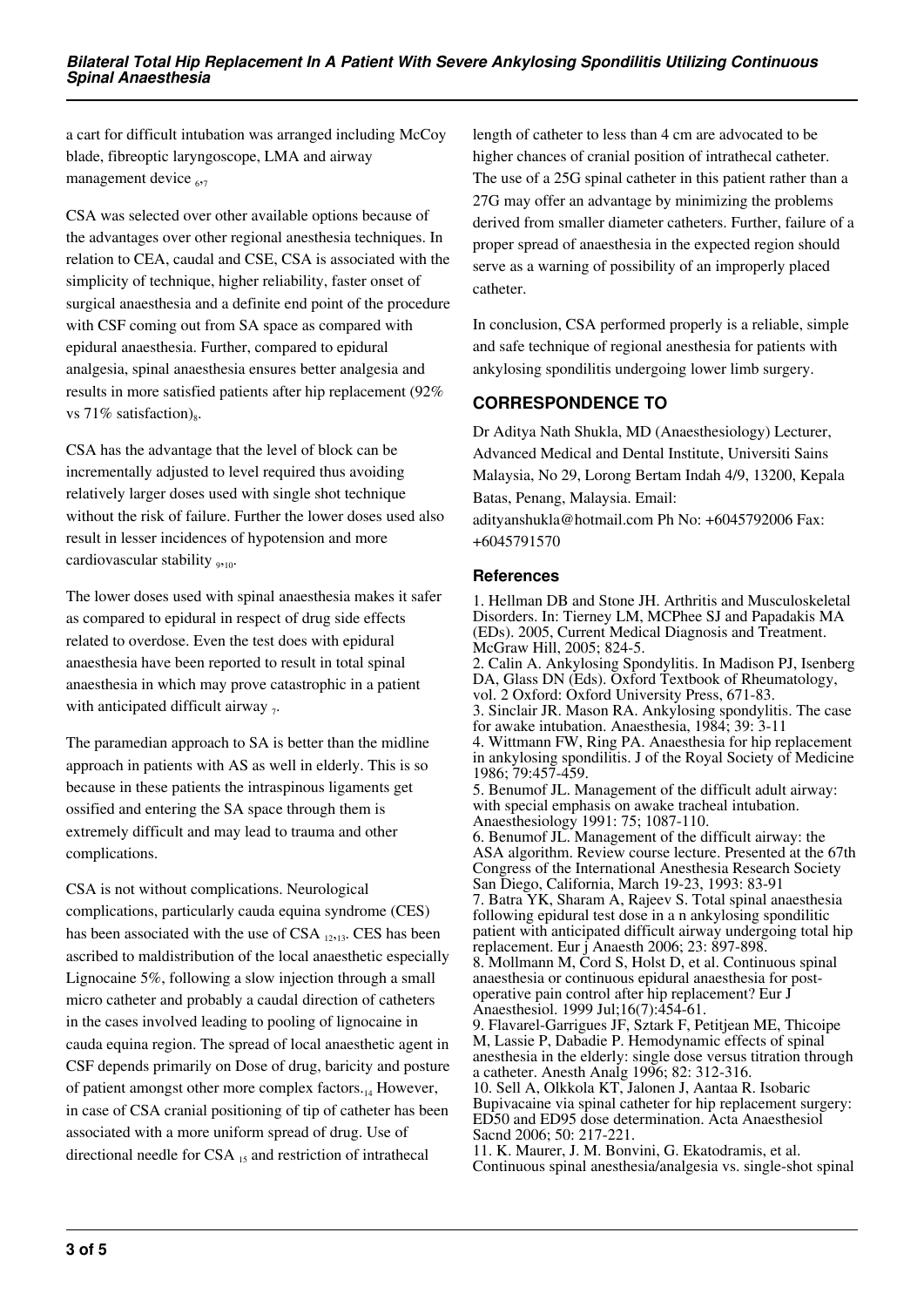anesthesia with patient-controlled analgesia for elective hip arthroplasty. Acta Anaesthesiologica Scandinavica 2003 August ;47: 878

12. Rigler ML, Drasner K, Krejcie TC, Yelich SJ, Scholnick FT, DeFontes J, et al . Cauda equina syndrome after

continuous spinal anesthesia. Anesth Analg 1991;72:275-81

13. Reynolds F. Infection as a complication of neuraxial blockade. Int J Obstet Anesth. 2005; 14: 183-188.

14. Biboulet P, Capdevila X, Aubas P, Rubenovitch J,

Deschodt J, d' Athis F. Causes and prediction of maldistribution during continuous spinal anaesthesia with isobaric or hypobaric Bupivacaine. Anesthesiology 1998; 88: 1487-1494.

15. Standl T, Eckert S, Rundshagen I, Schulte am Esch J. A unidirectional needle improves effectiveness and reduces complications of microcatheter continuous spinal anaesthesia. Can j Anaesth. 1995; 42: 701-705.